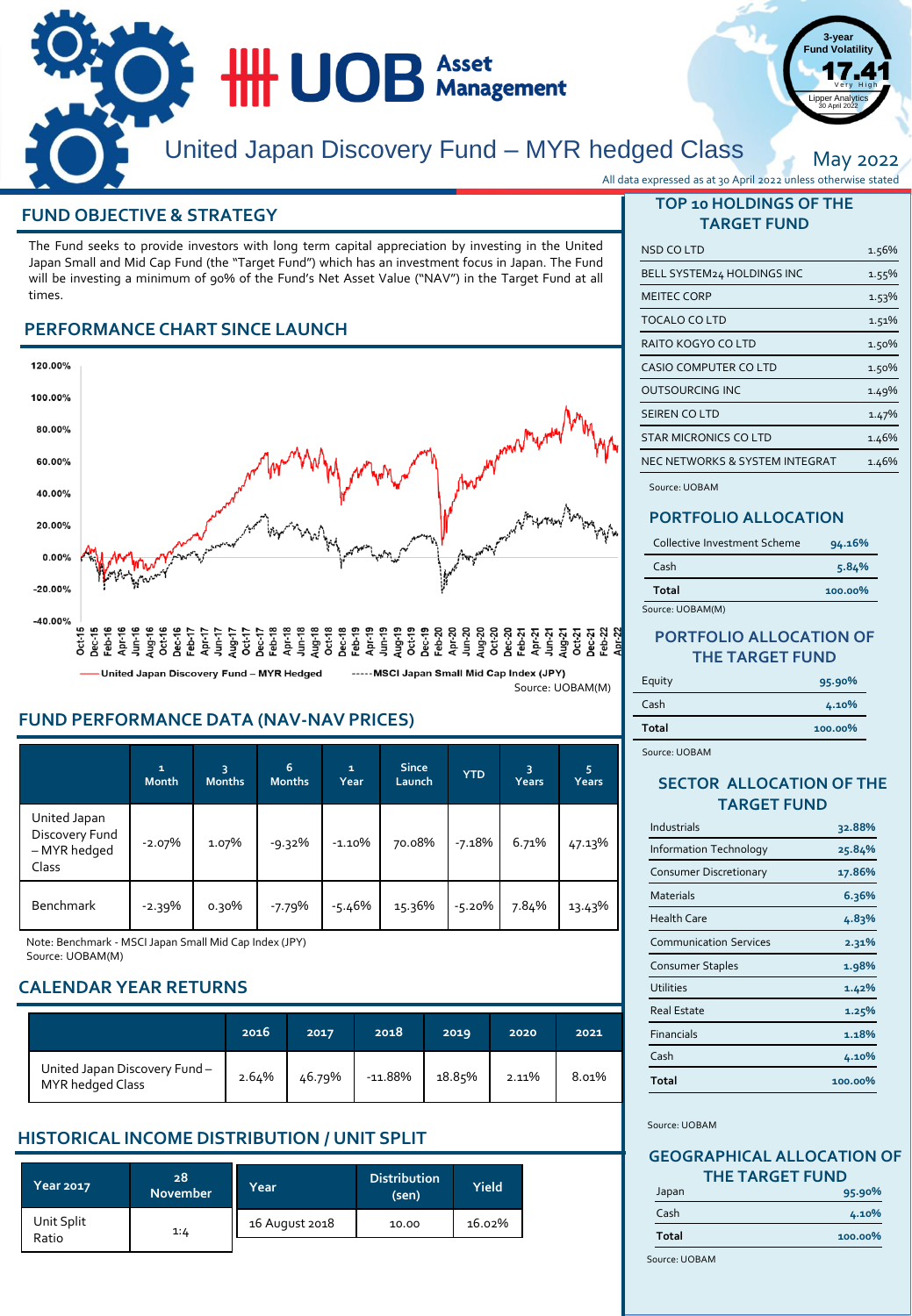

| <b>FUND DETAILS</b>                     |                                                                   |
|-----------------------------------------|-------------------------------------------------------------------|
| <b>LAUNCH DATE</b>                      | 12 October 2015                                                   |
| <b>COMMENCEMENT DATE</b>                | 2 November 2015                                                   |
| <b>FINANCIAL YEAR END</b>               | 30 April                                                          |
| <b>CATEGORY/TYPE OF FUND</b>            | <b>Equity (Feeder Fund) / Growth</b>                              |
| <b>CLASS OF UNITS</b>                   | <b>MYR</b> hedged Class                                           |
| <b>INITIAL OFFER PRICE</b>              | <b>RMo.5000</b>                                                   |
| UNITS IN CIRCULATION - MYR HEDGED       | 61,298,711.92                                                     |
| <b>CLASS</b>                            |                                                                   |
| NET ASSET VALUE ("NAV")                 | RM 31,837,570.56                                                  |
| <b>NAV PER UNIT</b>                     | RM 0.5194                                                         |
| MINIMUM INITIAL INVESTMENT              | <b>RM 1,000</b>                                                   |
| MINIMUM ADDITIONAL INVESTMENT           | <b>RM</b> 100                                                     |
| <b>TRUSTEE</b>                          | Deutsche Trustees Malaysia Berhad                                 |
| <b>SALES CHARGE</b>                     | Up to 5.00% of NAV per Unit                                       |
| <b>ANNUAL MANAGEMENT FEE</b>            | Up to 1.80% per annum of the NAV of the Fund                      |
| <b>ANNUAL TRUSTEE FEE</b>               | Up to 0.06% p.a. of the NAV of the Fund, minimum of RM15,000 p.a. |
| <b>BENCHMARK</b>                        | <b>MSCI Japan Small Mid Cap Index (JPY)</b>                       |
| <b>ASSET ALLOCATION</b>                 | A minimum of 90% of the Fund's NAV in the Target Fund.            |
|                                         | Up to 10% of the Fund's NAV in liquid assets.                     |
| <b>INVESTMENT MANAGER OF THE TARGET</b> | <b>UOB Asset Management Ltd, Singapore</b>                        |
| <b>FUND</b>                             |                                                                   |
| <b>SUB MANAGER OF THE TARGET FUND</b>   | Sumitomo Mitsui Asset Management Company Limited                  |